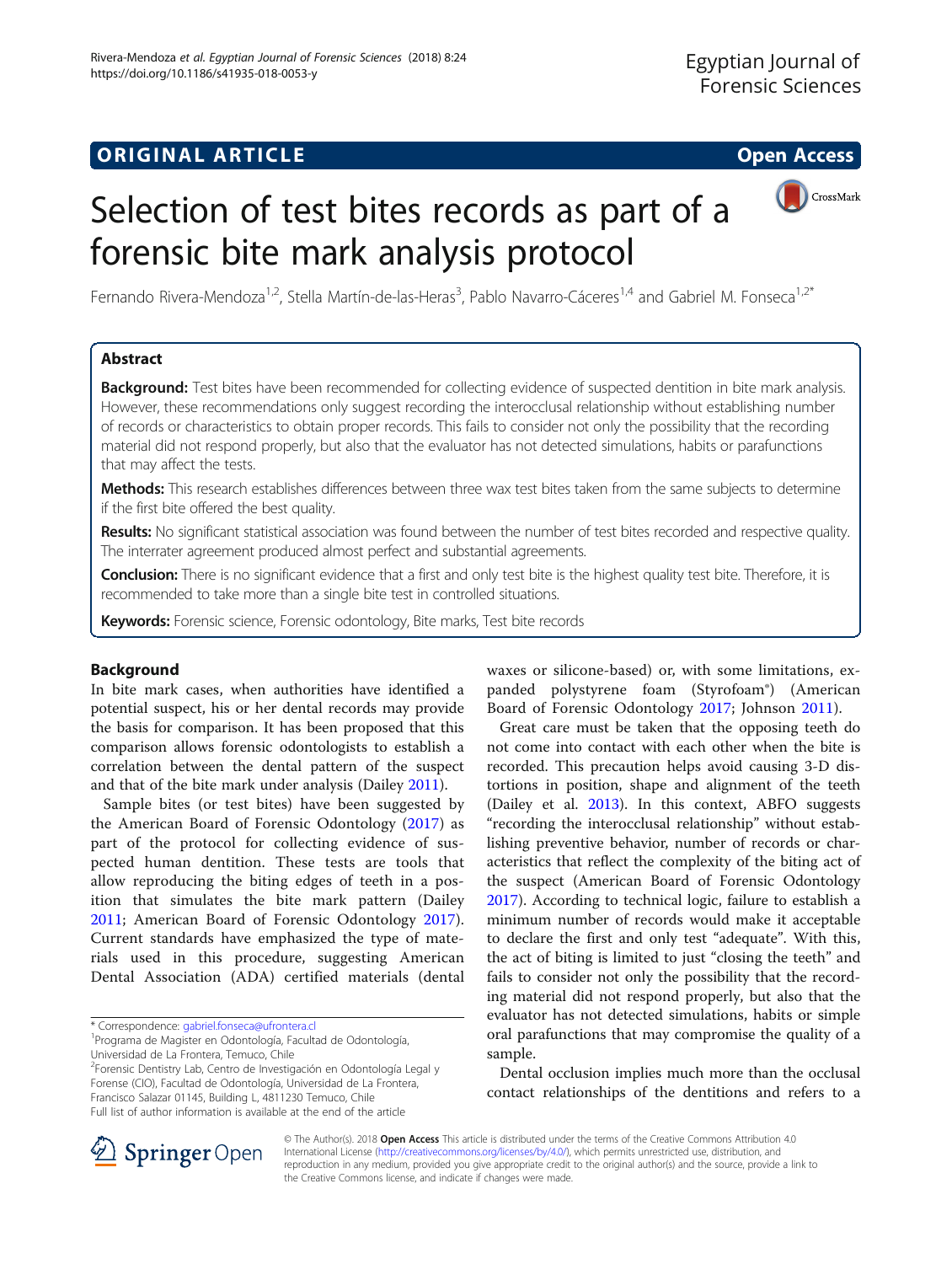dynamic biomechanical musculoskeletal system (Jokstad [2012](#page-6-0)). There are millions of possible mandibular placements for occlusion's intercuspal position (considering the mandible's placement in all three dimensions of space) and the range of motion is influenced by a high number of factors. The neuromuscular system adapts easily to these factors determining an "engram" (the socalled "muscle memory"), which cannot be interpreted as a simple mechanical abstraction of motion in a single plane (Lerman [2011\)](#page-6-0). The goal of this research was to establish if differences exist between three wax test bites (Webster's type 3 bites in which teeth biting right through or almost through the bitten material, typical of the bite found in cheese) (Webster [1982\)](#page-7-0) taken from the same subjects, to corroborate if the first test bite was of superior quality, and to discuss the value of having more test bites to dynamically interpret the bite action. We also discuss some technical proposals to improve the test bites as well as the strategies of comparative analysis of them.

### Methods

The present study was approved by the Ethical Scientific Committee of the Universidad de La Frontera (CEC) by act no. 079/2015. The CEC is an agency accredited by the Regional Ministerial Health Secretariat of Chile. The experiments carried out in this study were performed within the guidelines of the CEC for human studies and were carried out under the strict supervision of a registered dental practitioner (FRM). Also, all the subjects have been fully informed of the experimental procedure and consent was obtained prior to the experiment. Thirty asymptomatic subjects aged between 19 and 24 years, from the Facultad de Odontología of the Universidad de La Frontera (Temuco, Chile) volunteered for this study. Inclusionary criteria were to have natural healthy teeth (incisors, canines and first premolar) with a maxillary and mandibular alignment as close to ideal, scored using the Little's Irregularity Index (Little [1975\)](#page-6-0) (from the ideal zero score to a maximum of 3 mm). Exclusionary criteria included history of caries, supernumerary teeth, dental anomalies and direct or indirect dental rehabilitations in these teeth.

## Test bites

All participants were invited to perform test bites on triangular blue wax wafers. These wafers were previously made Ad-hoc with Great Lakes Tapered Wafers 25/pkg.® (Great Lakes Orthodontics Ltd., Tonawanda NY, USA) following the handling and storage guidelines provided by the manufacturer (Safety Data Sheet, available at [www.greatlakesortho.com](http://www.greatlakesortho.com)). This type of wax was chosen for its physical properties and biocompatibility (Table 1).

| Table 1 Attributes of the Great Lakes Tapered Wafers 25/pkg. <sup>®</sup> , |
|-----------------------------------------------------------------------------|
| according to Sections 3, 9, 11, and 12 of the Safety Data Sheet             |
| provided by the manufacturer (www.greatlakesortho.com)                      |

| Product name                              | Great Lakes Tapered Wafers 25/pkg.®<br>(Wax, product number 260-032)                                                       |
|-------------------------------------------|----------------------------------------------------------------------------------------------------------------------------|
| Manufactured by                           | Great Lakes Orthodontics Ltd.,<br>Tonawanda NY, USA                                                                        |
| Hazardous<br>components                   | This material is not hazardous under the criteria<br>of the Federal OSHA Hazard Communication<br>Standard 29 CER 1910.1200 |
| Form                                      | Solid                                                                                                                      |
| Color                                     | Light Blue                                                                                                                 |
| Odour                                     | Mild odour                                                                                                                 |
| Flash Point                               | 465 °F (240 °C)                                                                                                            |
| <b>Boiling Point</b>                      | > 450 °F                                                                                                                   |
| Freezing/Melting<br>Point                 | Softening Point by Ring and Ball Apparatus ASTM<br>F28-58 T: 145 °F                                                        |
| Toxicological<br>information              | No evidence of adverse effects from available<br>information                                                               |
| Ecological information<br>(non mandatory) | No evidence of adverse effects from available<br>information                                                               |

The objective of this procedure was to obtain test bites that followed the criteria established by Webster ([1982\)](#page-7-0) for Type 3 bites (Table 2). This classification of bite marks in foodstuffs and inanimate objects has been recommended and, in fact, there seems to be no other attempt to standardize terminology for this type of evidence (Rivera-Mendoza et al. [2017\)](#page-7-0). In order to obtain bite records that achieve these criteria, the guidelines were followed as established by Scott [\(2010](#page-7-0)) and Dawson (The Dawson Academy Blog [2008\)](#page-7-0), and modified Ad-hoc for the present study (Fig. [1\)](#page-2-0):

- The bite record must not cause any movement or displacement of teeth.
- Each subject was invited to perform three consecutive test bites on respective wafers, while

## Table 2 Characteristics of Type 3 bites (adapted from Webster [1982\)](#page-7-0)

- The teeth bite right through or almost through the bitten material.
- The bitten piece is removed by fracturing it from the main material.
- The bite shows a record of the outline of the labial aspect of the upper and lower incisor teeth.
- The tooth scrape marks penetrating the bitten material.
- Both labial outline marks and tooth scrape marks tend to record those elements of the teeth which are most prominent anteriorly.
- The widths of the tooth scrape marks are the horizontal width between
- the most mesial and most distal parts of the tooth crown recorded.
- The body of the bite exhibits extensive scrape marks and may give an indication of the relative positions of the upper and lower incisor teeth.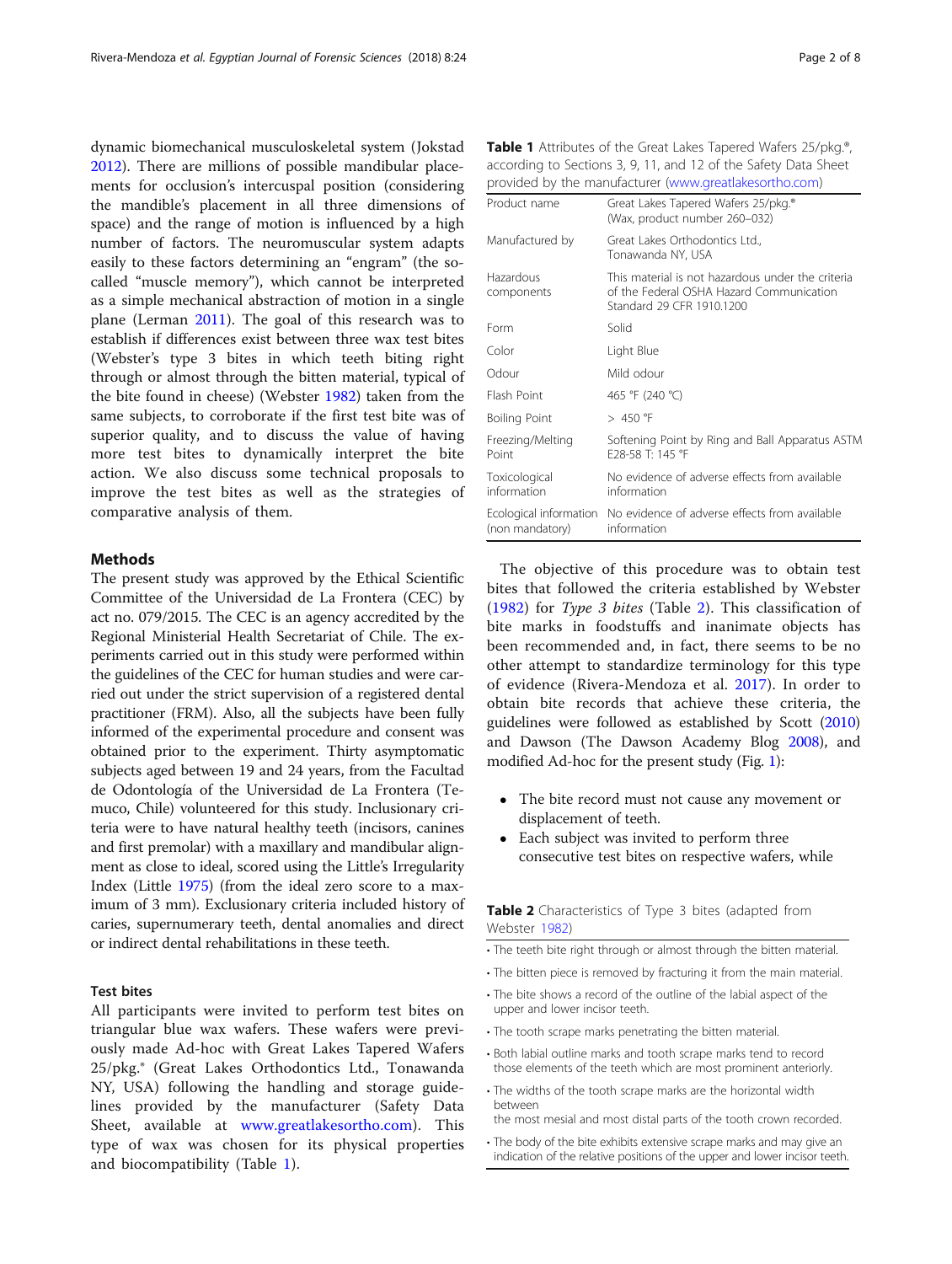<span id="page-2-0"></span>

ensuring accurate verification of the interocclusal record.

- In each case, the wax was softened to avoid distortion of the bite pattern. Since the wax is naturally hard, the wafers were immersed in a thermostatically controlled water bath at 58 °C for 60 s. The wafers were inserted into the subject's mouth by placing them against the upper arch, pressing against the arch to ensure teeth indented the wax.
- In order to avoid modifying the subject's natural bite pattern, each subject was asked to try to contact all of his/her posterior teeth in the same biting act. The mandible was not manipulated in any way to allow the natural design of the engram during the arc of closure and to avoid overwhelming (Lerman [2011\)](#page-6-0).
- The wafers were removed from the mouth while they were still warm and in a single movement to avoid deformations. Following the manufacturer's standards, the records were immediately placed in cold water to complete the hardening phase of the wax. Once performed, each of the records were checked, coded, anonymized and preserved following the manufacturer's recommendations to avoid environmental modifications.

#### Analysis

Following the tests, two trained observers (FRM, GMF) collaborated on evaluation and categorization of record quality. Both observers evaluated three records simultaneously and three independently for further consensus. For this, and as a previous calibration procedure, tests bites not included in the study sample were used. Following Sheasby & MacDonald's criteria for "primary distortions" ("those occurred at the time of biting") (Sheasby and MacDonald [2001\)](#page-7-0), and having discarded the test bites that did not respect the requirements established by Webster for type 3 (1982), the calibration allowed establishment of which were to be considered "patterns of slightest distortions" (Fig. [2\)](#page-3-0):

- Wax runoff.
- Wax stretching.
- Presence of beveling on the biting edges of teeth.<br>• Presence of excesses or over-edges of wax.
- Presence of excesses or over-edges of wax.<br>• Incorrect definition of interproximal ridges
- Incorrect definition of interproximal ridges.
- Incorrect intermaxillary relationship: lateral displacement.
- Incorrect intermaxillary relations: lack of deepening of the bite.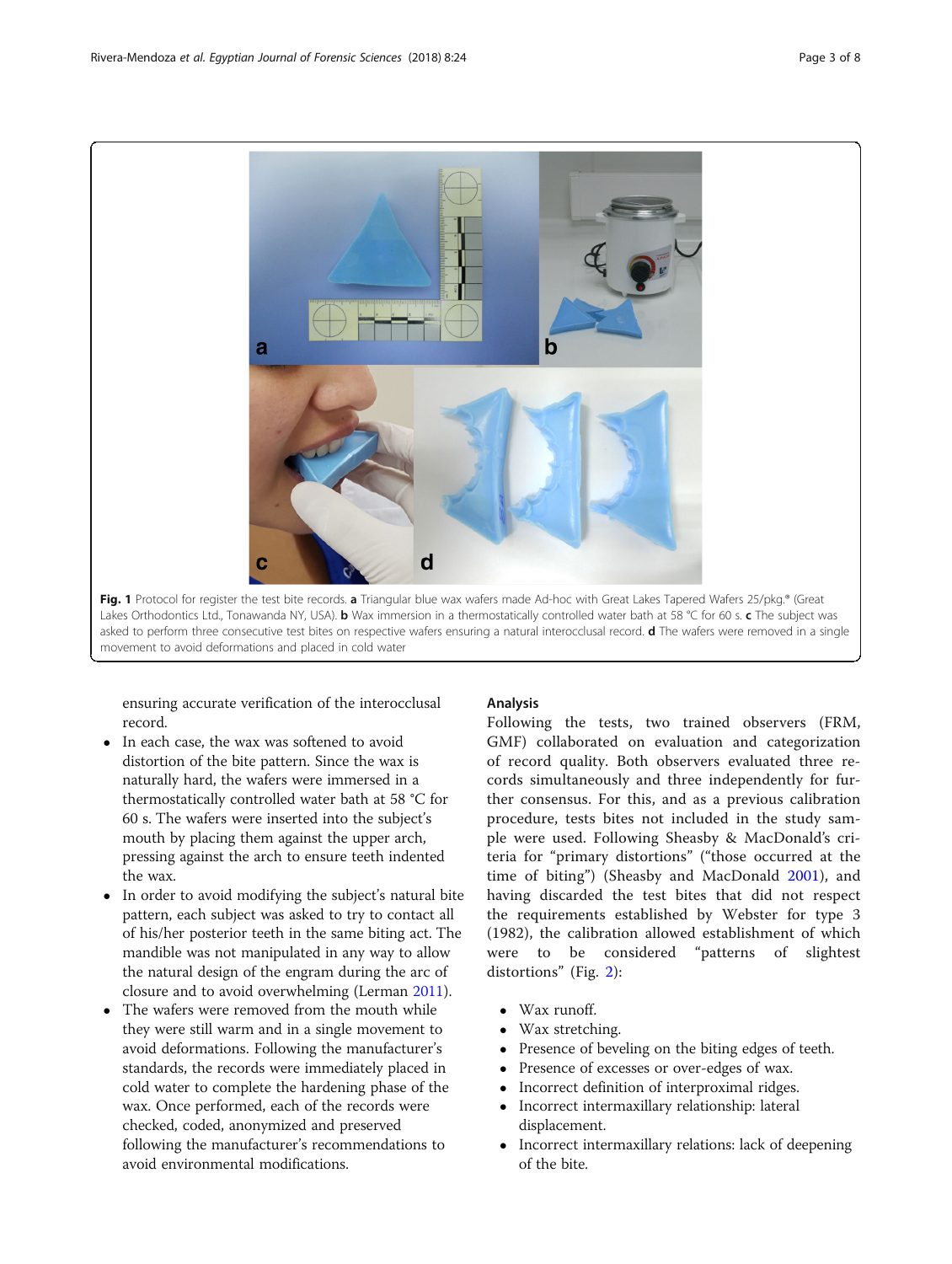<span id="page-3-0"></span>

These slightest distortion patterns were used to categorize each of the three records of each individual into three different categories of record quality, regardless of how many patterns they had: better, fair or worse. Seven days after all sampling test bites have been finalized, they were categorized according to this classification, and discrepancies were resolved by consensus. The records of the first sampling and the second sampling were compared according to a design of paired samples by individual. Pearson chi-square test was used to assess the association of the categories of record quality (CRQ) with the first, second or third test bite record. Likewise, interrater agreement was measured between the observers (Cohen's k) with results categorized as: *poor agreement* (below 0.0); slight agreement (0.00 to 0.20); fair agreement (0.21 to 0.40); moderate agreement (0.41 to 0.60); substantial agreement (0.61 to 0.80); and almost perfect agreement (0.81 to 1.00).

## Results

No significant statistical association was found between the number of test bite record (first, second or third) and the three categories of record quality: CRQ better  $(p = 0.407)$ , CRQ fair  $(p = 0.741)$  or CRQ worse  $(p = 0.407)$ 0.741) (Table 3). The interrater agreement produced good results for all categories: CRQ better  $(k = 0.846,$  almost perfect agreement),  $C R Q$  fair  $(k = 0.700,$  substantial agreement) and  $CRQ$  worse  $(k = 0.797,$  substantial agreement) (Table [4\)](#page-4-0).

## **Discussion**

Our results demonstrate that there is no evidence that a first (and only) test bite record is the best representation of the subject's bite action. This is not a minor issue, considering that no protocol suggests performing more

|                 |               | Frequency | Percent | Valid<br>Percent | Cumulative<br>Percent |
|-----------------|---------------|-----------|---------|------------------|-----------------------|
| CRQ: Better     |               |           |         |                  |                       |
| Valid           | 1st TEST BITE | 7         | 23.3    | 23.3             | 23.3                  |
|                 | 2nd TEST BITE | 10        | 33.3    | 33.3             | 56.7                  |
|                 | 3rd TEST BITE | 13        | 43.3    | 43.3             | 100.0                 |
|                 | Total         | 30        | 100.0   | 100.0            |                       |
| $X^2 = 1.800^a$ |               |           |         |                  |                       |
| $p = .407$      |               |           |         |                  |                       |
| CRQ: Fair       |               |           |         |                  |                       |
| Valid           | 1st TEST BITE | 11        | 36.7    | 36.7             | 36.7                  |
|                 | 2nd TEST BITE | 11        | 36.7    | 36.7             | 73.3                  |
|                 | 3rd TEST BITE | 8         | 26.7    | 26.7             | 100.0                 |
|                 | Total         | 30        | 100.0   | 100.0            |                       |
| $X^2 = 600^a$   |               |           |         |                  |                       |
| $p = 741$       |               |           |         |                  |                       |
| CRQ: Worse      |               |           |         |                  |                       |
| Valid           | 1st TEST BITE | 12        | 40.0    | 40.0             | 40.0                  |
|                 | 2nd TEST BITE | 9         | 30.0    | 30.0             | 70.0                  |
|                 | 3rd TEST BITE | 9         | 30.0    | 30.0             | 100.0                 |
|                 | Total         | 30        | 100.0   | 100.0            |                       |
| $X^2 = 600^a$   |               |           |         |                  |                       |
| 741             |               |           |         |                  |                       |

Table 3 Descriptive statistic showing the association between the number of test bite record and the categories of record

quality. CRQ: Category of Record Quality

 $p=741$ 

<sup>a</sup>0 cells (0.0%) have expected count less than 5. The minimum expected count is 10.0

than one test bite record, which implies that slightest distortions may be overlooked if only one test bite record is considered. These slightest distortions do not necessarily represent errors in the recording procedures, but dynamic patterns that can manifest in varying degrees depending on multiple factors. In 2001, Sheasby & MacDonald stated that since the nature of the contact between teeth and the bitten substrate can influence the resulting bite mark, it is logical to postulate that the dynamics of the biting action may produce distortions known as "primary distortions". According to these authors, these distortions are complex, unpredictable, and absolutely dependent and proportional to the degree of movement between the teeth and the bitten substrate (Sheasby and MacDonald [2001\)](#page-7-0). It is extremely interesting to mention that although the authors report that each episode of contact is a unique dynamic event, and that the same dentition can produce bite marks with different forms of appearance (Sheasby and MacDonald [2001](#page-7-0)), we have not found a test bite protocol that explicitly considers performing more than one single record to control this phenomenon. The results of our research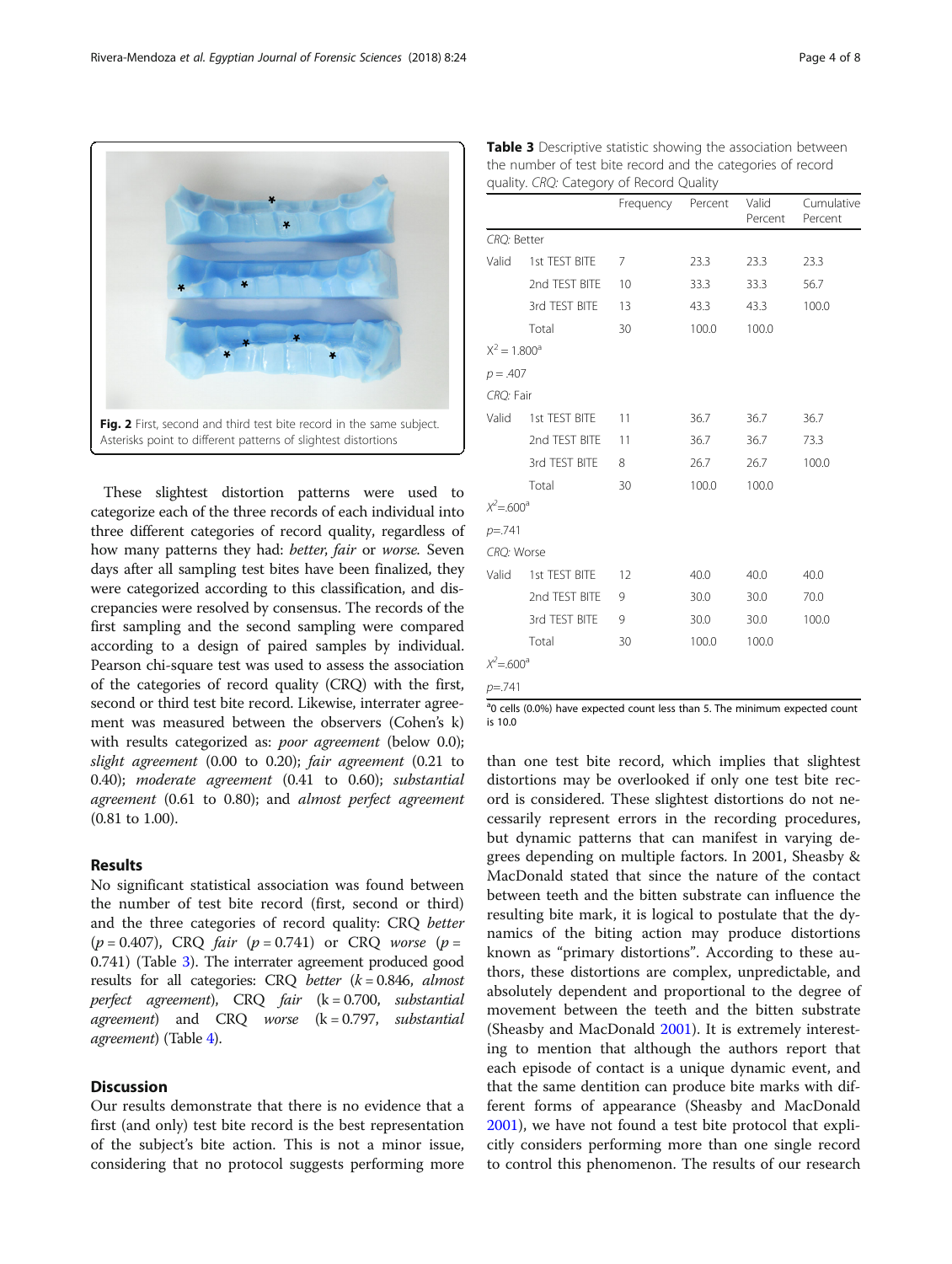|           |                                  | Obs. 2             |                   |                            | Total (%)                  |
|-----------|----------------------------------|--------------------|-------------------|----------------------------|----------------------------|
|           |                                  | 1st TEST BITE (%)  | 2nd TEST BITE (%) | 3rd TEST BITE (%)          |                            |
|           | Contingency table for CRQ Better |                    |                   |                            |                            |
| Obs.1     | 1st TEST BITE (%)                | 6(20.0)            | 1(3.3)            | 0(0.0)                     | 7(23.3)                    |
|           | 2nd TEST BITE (%)                | 0(0.0)             | 10(33.3)          | 1(3.3)                     | 11(36.7)                   |
|           | 3rd TEST BITE (%)                | 1(3.3)             | 0(0.0)            | 11(36.7)                   | 12(40.0)                   |
| Total (%) |                                  | 7(23.3)            | 11(36.7)          | 12 (40.0)                  | 30 (100.0)                 |
|           |                                  | Kappa value = .846 |                   |                            |                            |
|           |                                  |                    |                   | <i>p</i> value = $< 0.001$ |                            |
|           | Contingency table for CRQ Fair   |                    |                   |                            |                            |
| Obs.1     | 1st TEST BITE (%)                | 9(30.0)            | 0(0.0)            | 2(6.7)                     | 11(36.7)                   |
|           | 2nd TEST BITE (%)                | 1(3.3)             | 8(26.7)           | 1(3.3)                     | 10(33.3)                   |
|           | 3rd TEST BITE (%)                | 0(0.0)             | 2(6.7)            | 7(23.3)                    | 9(30.0)                    |
| Total (%) |                                  | 10(33.3)           | 10(33.3)          | 10(33.3)                   | 30 (100.0)                 |
|           |                                  |                    |                   | Kappa value = .700         |                            |
|           |                                  |                    |                   | $p$ value = < 0.001        |                            |
|           | Contingency table for CRQ Worse  |                    |                   |                            |                            |
| Obs.1     | 1st TEST BITE (%)                | 11(36.7)           | 1(3.3)            | 0(0.0)                     | 12(40.0)                   |
|           | 2nd TEST BITE (%)                | 0(0.0)             | 8 (26.7)          | 1(3.3)                     | 9(30.0)                    |
|           | 3rd TEST BITE (%)                | 2(6.7)             | 0(0.0)            | 7(23.3)                    | 9(30.0)                    |
| Total (%) |                                  | 13(43.3)           | 9(30.0)           | 8(26.7)                    | 30 (100.0)                 |
|           |                                  |                    |                   |                            | Kappa value = .797         |
|           |                                  |                    |                   |                            | <i>p</i> value = $< 0.001$ |

<span id="page-4-0"></span>Table 4 Interrater Cohen's k scores. Contingency table and symmetric measures for the Categories of Record Quality (CRQ): Better, Fair and Worse. Obs.1 = Observer 1; Obs. 2 = Observer 2

demonstrate that a first (and only) test bite may be masking slightest distortions that, at the time of the comparative analysis, may increase the chances of producing false positives or false negatives. Although registering the suspect's incisal edges appears to be a simple protocol, problems can arise when introduced as evidence. Karazulas [\(1984](#page-6-0)) reported a case wherein test bites performed by the defense showed a different dental pattern different than the test bites produced by prosecution. The defendant was finally acquitted of the murder, but spent 7 years in prison and endured three trials before being proven innocent and released. Performing at least three test bites would not cause any delays or increased costs (most of the recommended materials are very economical and easy to manipulate), but would allow evaluation and selection of the highest quality sample (according to our results, any of the three registers may be the best representation of the subject's bite), as well as help detect dynamic patterns of the bite. The latter statement is currently hypothetical -at least in the forensic discipline- but it is extremely attractive to start future lines of research.

The neuromuscular engram controls a complex spatial motion pattern and although this reflex primarily affects both masticatory muscles and occlusal-muscular relationships, the engram has received so little scrutiny (Lerman [2011](#page-6-0)). The intermaxillary functional relationship should be considered not by "dogmas" of static positions but in a dynamic three-dimensional framework, that is, through relative positions of teeth, mandible and maxilla in context with oral functions and appearance (Jokstad [2012](#page-6-0)). The usual technique for obtaining test bites is to take a record with the patient's mouth passively closed based on centric relation (CR) (maximal intercuspation); this is performed on the assumption that the subject has a normal baseline psychoneuromuscular control, therefore, reproducible in time (ie, without habitual or conscious posturing) (Agbaje et al. [2013](#page-6-0)). However, number of residual teeth, occlusal support, maximum bite force, periodontal disease, difference in mandibular movement during mastication, changes in body posture, and even substrate consistency have all been described as factors that can affect neuromuscular control of chewing, muscle activity, masticatory performance (van der Bilt [2011](#page-7-0); Kosaka et al. [2016](#page-6-0); Sakaguchi et al. [2007\)](#page-7-0) and, therefore, the final representation of the bite action: the bite mark.

Beyond these pathophysiological considerations of biting, there are other inherent limitations to the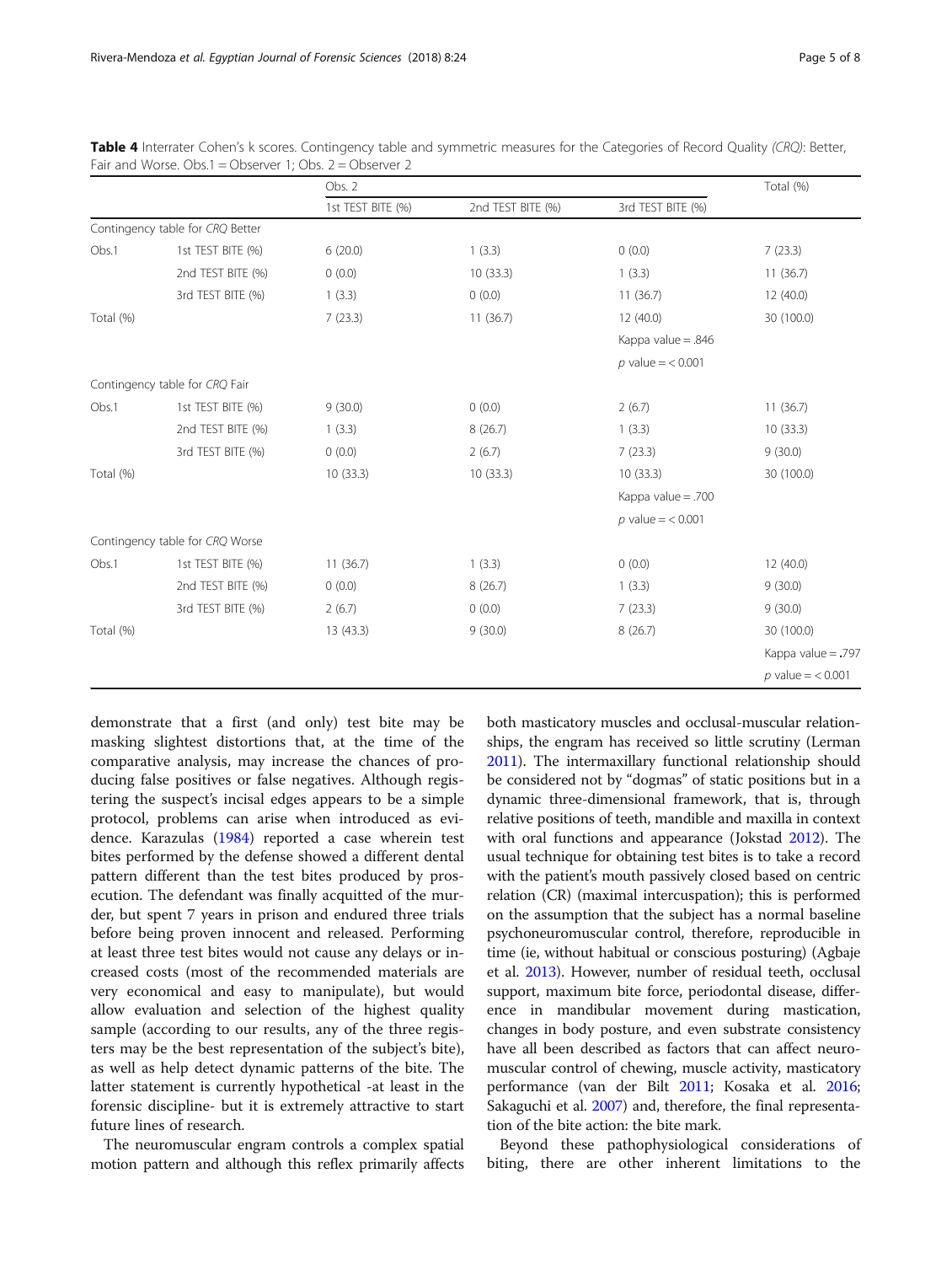recording technique. Assuming that the operator has the necessary skills to perform quality test bites -another important factor considered by Yamashita et al. [\(2003\)](#page-7-0)-, the success of tests can be conditioned by the material used and the type of bite mark. An ideal intermaxillary record material should be easy to manipulate, allow accurate records, and possess limited resistance before setting (to avoid dental or mandibular displacements during closure), then become rigid and with minimal dimensional changes after setting, even during storage (Sweeney et al. [2015](#page-7-0); Ghazal et al. [2008](#page-6-0)). Considering that practically all materials recommended by the literature have demonstrated limitations to comply with all these aspects (Dailey [2011;](#page-6-0) Dailey et al. [2013](#page-6-0); Ghazal et al. [2008](#page-6-0)), focus should be placed on taking special care throughout the technical procedure (Dailey et al. [2013\)](#page-6-0). Although we only performed type 3 test bites (as typical bites found in cheese) -following the Webster's classification (1982)-, the goal of the criterion defined by this author fell on the type of dental features that could be registered. The wax used in this research, although not certified by the ADA (some specific products are difficult to access in our country), met the standards required for testing. We firmly believe that performing at least three records for each individual will allow detection of vulnerabilities and selection of the most appropriate registry. It is evident that this technique is not extrapolated to other types of bite marks (two-dimensional or bite marks in skin). Likewise, in the future, this could revise current protocols of comparative analysis by reformulating, for these specific cases, a new strategy of comparison "between negatives", which implies comparison of the bite marks to investigate the bite mark obtained from the suspect, and thereby seeking to replicate the bite (basically, the same principle of analysis of fingerprints). The classical methods suggest comparing negative representations of the biting teeth (the bite mark), with positive models of the suspect's teeth, both in physical or digital comparisons and overlays (Dailey [2011\)](#page-6-0). Would evaluation and comparison of negatives allow morphological detection and dynamic patterns, in order to identify the perpetrator? Again, perhaps new research along these lines will answer this question.

Bite mark comparison is often used in criminal prosecutions; however, the bite mark testimony continues to be criticized for lacking scientific studies that support this type of assessment (Committee [2009\)](#page-6-0). Both the uniqueness of the human dentition and the possibility of the dentition transferring to the bitten substrate (with all possible distortion possibilities) are still basic problems inherent in bite mark analysis and interpretation (Committee [2009;](#page-6-0) Saks et al. [2016](#page-7-0)). Page et al. ([2011](#page-7-0)) stated that "uniqueness is impossible to prove" and

added "(mistakes and misidentifications) are made because of guesswork, poor performance, lack of standards, bias and observer error". The dental information recorded on the bitten substrate should be compared to the dentition of the suspect, and although the uniqueness (the most basic concept supporting the bite mark analysis), sample selection or the applied imaging techniques still remain without scientific sufficiency (Franco et al. [2017](#page-6-0)), most current guidelines persist in considering the act of biting as only a mechanical bearing connecting two solid objects (jaws and their teeth), opening and closing with a simple hinge mechanism (American Board of Forensic Odontology [2017](#page-6-0); Dailey et al. [2013](#page-6-0)). Although proven useful in certain experimental models, different devices designed to mimic the action of a human bite (Avon and Wood [2005;](#page-6-0) Chinni et al. [2013\)](#page-6-0) are unlikely to reproduce the extreme complexity of the bite. The biomechanics of the biting action comprise not only the dental action but also the muscular relationships, occlusion, intentionality of aggression and the type of bitten material (Franco et al. [2017](#page-6-0)). Further technical attention should be given to the important phase of recording the suspect's bite pattern. Something as easy as making three records (and not just one) could significantly help control these variables and thereby improve standards of bite mark evidence.

Although the authors could be expected to perform a microscopic evaluation of the test bites (or even the use of other technological tools of greater reliability), which would have increased the range of differences to give a better understanding of the distortions/differences possible in an experiment of this nature, the purpose of this research is to optimize/improve the current ABFO recommendations for collecting evidence of suspected dentition, which do not specify a necessary minimum number of test bites to be taken (accepting by default the possibility that it is only one) nor the way in which they should be evaluated (accepting by default the possibility of being evaluated only macroscopically). From the same point of view, our research is not intended to define the concept of "slightest distortions" when precisely they have not been studied under magnification (logically in the strict sense of the word). However, we consider that this first recognition of these small patterns precisely highlights the need to use better methodologies than to only evaluate them macroscopically. The use of a DMC comparison microscope (used for analyzing firearm barrels and bullets) in bite mark analysis has already been reported as an excellent tool to enhance the ability of the forensic odontologists to present evidence correctly (Rivera-Mendoza et al. [2017](#page-7-0); Bernitz and Kloppers [2002\)](#page-6-0). In the same way, and although this experimental model can only be evaluated on a special type of bite and substrate, the high values of interrater agreement would suggest the use of similar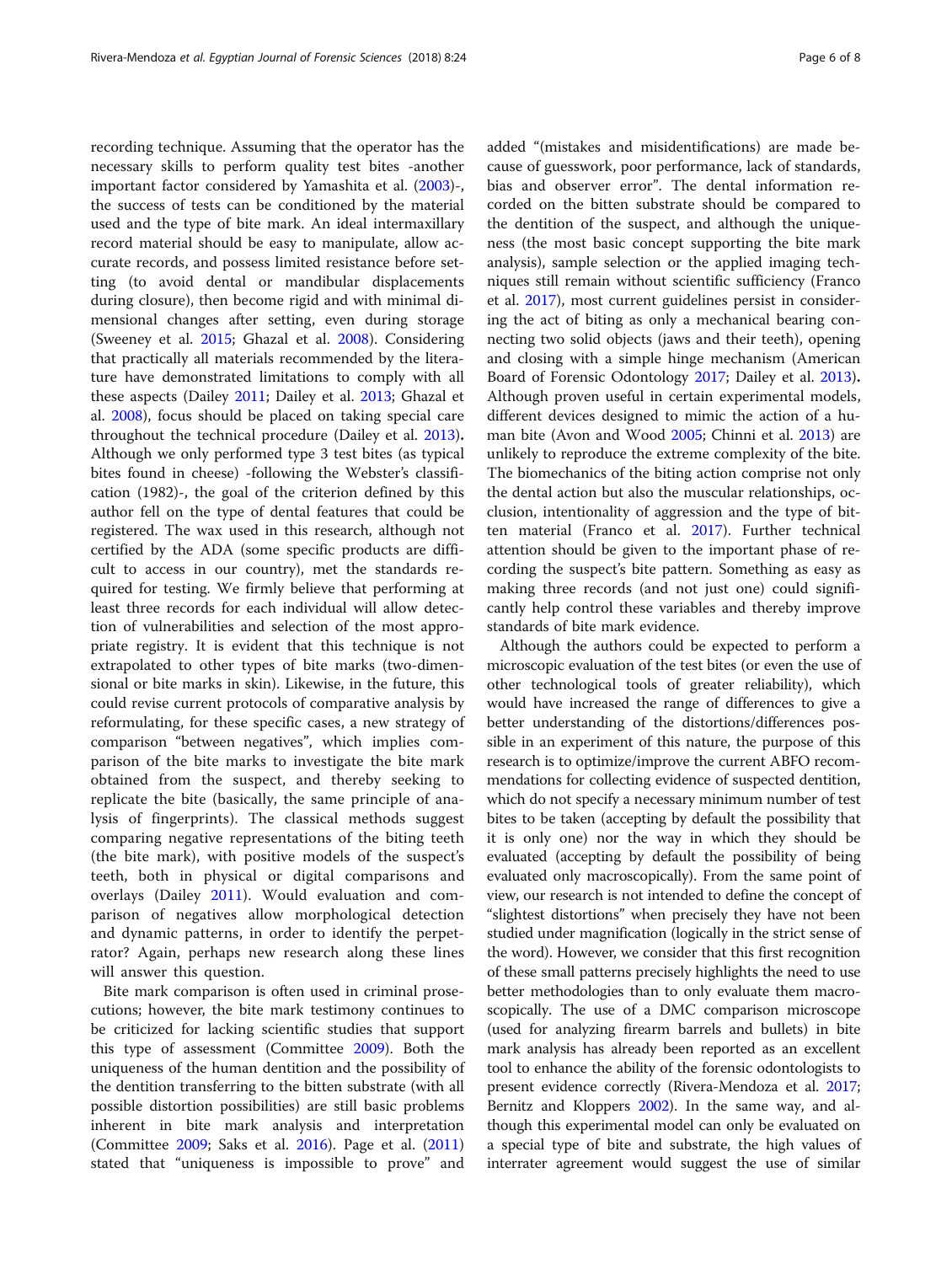<span id="page-6-0"></span>models of comparison between negatives (bite marks), but adapted to other substrates bitten.

Forensic odontology, "the application of the science of dentistry to the field of law", as defined by the U.S. National Academy of Sciences (Committee 2009) represents the point of contact of two radically different scenarios. Although from a scientific point of view it seems logical to think that more testing is better then less, extrapolate this to criminal proceedings when the universally accepted recommendations of ABFO do not make it explicit. Likewise, the controversy that mires bite mark analysis can be explained -at least in part- by the indifference that seems to exist in oral science, in scientific societies, and even in applied basic research. Although the minimalist "hinge" concept of the temporomandibular joint has been overcome decades ago in the world of oral physiology, it apparently still persists in certain forensic contexts, even determining the innocence or guilt of a defendant.

## Conclusion

There is no significant evidence that a first and only test bite is the highest quality test bite. This conclusion can also be applied to second or third registers, so it is recommended to take more than a single bite test in controlled situations and carry out their controls in an exhaustive way to be able to identify slightest distortions and select the one with the best conformation. Likewise, such slightest distortions would allow the dynamic interpretation of the bite action, which opens up a potential field of research in the bite mark analysis.

#### Abbreviations

ABFO: American Board of Forensic Odontology; ADA: American Dental Association; CEC: [Comité de Ética Científico] Ethical Scientific Committee of the Universidad de La Frontera; CR: Centric Relation; CRQ: Categories of Record Quality; FRM: Fernando Rivera-Mendoza (author 1); GMF: Gabriel M. Fonseca (author 4)

#### Acknowledgements

Not applicable

#### Funding

The authors declare that there is no funding for the research reported.

#### Availability of data and materials

Not applicable

#### Authors' contributions

The individual contributions of authors to the manuscript is specified below: RMF: Study concepts, study design, data acquisition, data analysis and interpretation, manuscript editing. MdlHS: Study concepts, data analysis and interpretation, manuscript editing, manuscript review. N-CP: Study design, quality control of data and algorithms, data analysis and interpretation, statistical analysis. FGM: Study concepts, study design, data analysis and interpretation, manuscript preparation, manuscript editing, manuscript review. All authors read and approved the final manuscript.

#### Ethics approval and consent to participate

The present study was approved by the Ethical Scientific Committee of the Universidad de La Frontera (CEC) by act no. 079/2015. The CEC is an agency accredited by the Regional Ministerial Health Secretariat of Chile. The experiments carried out in this study were performed within the guidelines

of the CEC for human studies and were carried out under the strict supervision of a registered dental practitioner (FRM). Also, all the subjects have been fully informed of the experimental procedure and consent was obtained prior to the experiment. Written informed consent for publication was obtained from the person shown in Fig. [1c.](#page-2-0)

#### Consent for publication

Not applicable

#### Competing interests

The authors declare that they have no competing interests.

#### Publisher's Note

Springer Nature remains neutral with regard to jurisdictional claims in published maps and institutional affiliations.

#### Author details

1 Programa de Magister en Odontología, Facultad de Odontología, Universidad de La Frontera, Temuco, Chile. <sup>2</sup>Forensic Dentistry Lab, Centro de Investigación en Odontología Legal y Forense (CIO), Facultad de Odontología, Universidad de La Frontera, Francisco Salazar 01145, Building L, 4811230 Temuco, Chile. <sup>3</sup>Department of Forensic Medicine and Forensic Odontology, University of Granada, Granada, Spain. <sup>4</sup>Centro de Investigación en Ciencias Odontológicas (CICO), Facultad de Odontología, Universidad de La Frontera, Temuco, Chile.

#### Received: 13 October 2017 Accepted: 22 February 2018 Published online: 02 March 2018

#### References

- Agbaje JO, Sun Y, Lambrichts I, Politis C (2013) Problems during orthognathic surgery resulting from errors in diagnostic wax bite. J Craniofac Surg 24(3): 999–1001.
- American Board of Forensic Odontology. ABFO Reference Manual (Updated April 2017) [http://abfo.org/wp-content/uploads/2012/08/ABFO-Reference-Manual-](http://abfo.org/wp-content/uploads/2012/08/ABFO-Reference-Manual-April-2017-v7.pdf)[April-2017-v7.pdf.](http://abfo.org/wp-content/uploads/2012/08/ABFO-Reference-Manual-April-2017-v7.pdf) Accessed 22 Jul 2017.
- Avon SL, Wood RE (2005) Porcine skin as an in-vivo model for ageing of human bite marks. J Forensic Odontostomatol 23(2):30–39.
- Bernitz H, Kloppers BA (2002) Comparison microscope identification of a cheese bitemark: a case report. J Forensic Odontostomatol 20(1):13–16.
- Chinni SS, Al-Ibrahim A, Forgie AH (2013) A simple safe, reliable and reproducible mechanism for producing experimental bite marks. J Forensic Odontostomatol 31(1):22–29.
- Committee on Identifying the Needs of the Forensic Sciences Community, National Research Council (2009) Strengthening forensic science in the United States: a path forward. National Academies Press, Washington, pp 173–176.
- Dailey JC (2011) Methods of comparison. In: Dorion RBJ (ed) Bitemark evidence. A color atlas and text, 2nd edn. CRC Press, Boca Raton, pp 469–489.
- Dailey JC, Golden GS, Senn DR, Wright FD (2013) Bitemarks. In: Senn DR, Weems RA (eds) ASFO manual of forensic Odontology, 5th edn. CRC Press, Boca Raton, pp 257–324.
- Franco A, Willems G, Souza P, Coucke W, Thevissen P (2017) Uniqueness of the anterior dentition three-dimensionally assessed for forensic bitemark analysis. J Forensic Legal Med 46:58–65.
- Ghazal M, Albashaireh ZS, Kern M (2008) The ability of different materials to reproduce accurate records of interocclusal relationships in the vertical dimension. J Oral Rehabil 35(11):816–820.
- Johnson LT (2011) The suspect. In: Dorion RBJ (ed) Bitemark evidence. A color atlas and text, 2nd edn. CRC Press, Boca Raton, p 465.
- Jokstad A (2012) Methodological challenges in the study of dental occlusion. J Oral Rehabil 39(7):480–488.
- Karazulas CP (1984) The presentation of bite mark evidence resulting in the acquittal of a man after serving seven years in prison for murder. J Forensic Sci 29(1):355–358.
- Kosaka T, Ono T, Kida M et al (2016) A multifactorial model of masticatory performance: the Suita study. J Oral Rehabil 43(5):340–347.
- Lerman MD (2011) The muscle engram: the reflex that limits conventional occlusal treatment. Cranio 29(4):297–303.
- Little RM (1975) The irregularity index: a quantitative score of mandibular anterior alignment. Am J Orthod 68(5):554–563.